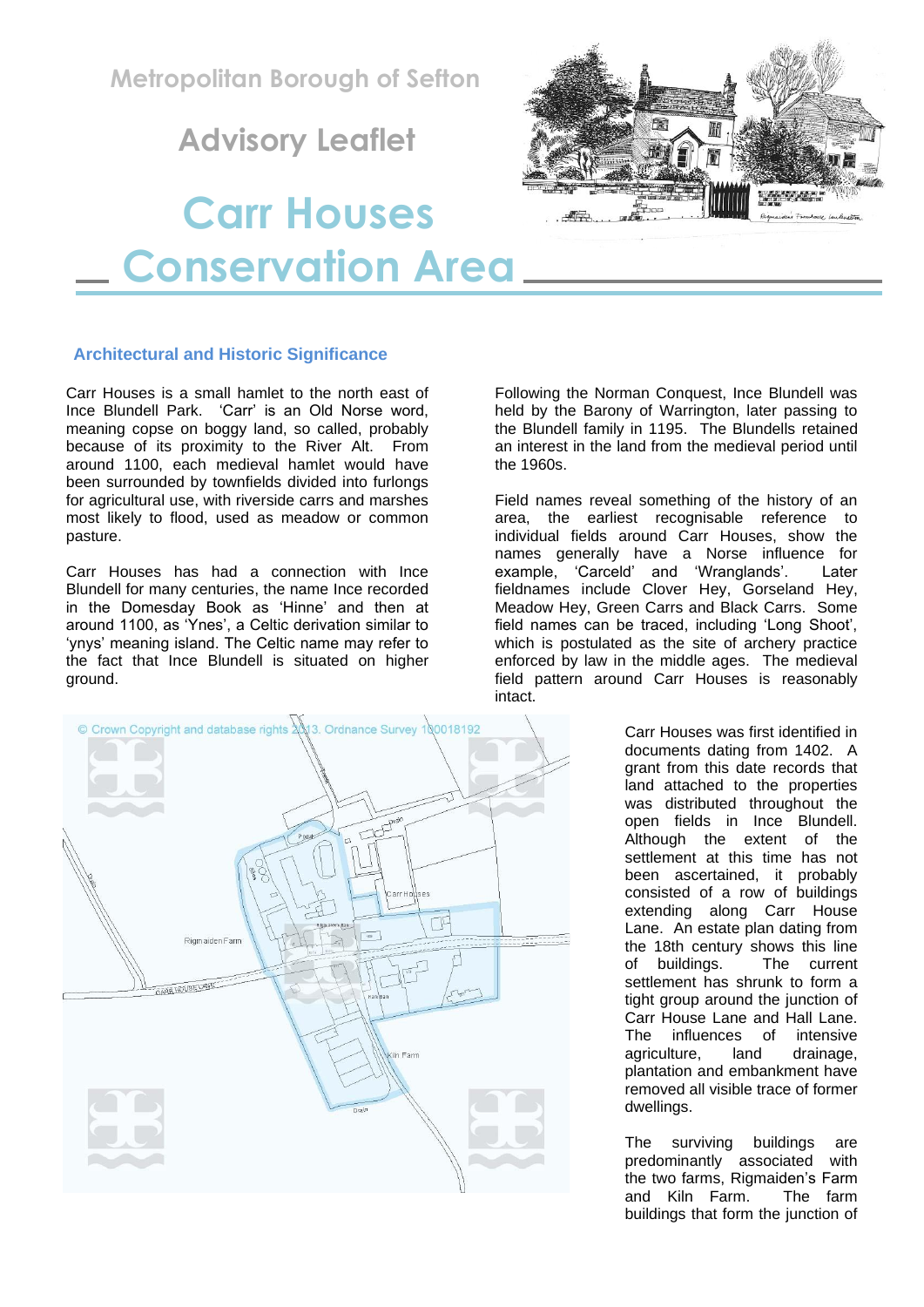Carr House Lane and Hall Lane are the focal point of the hamlet. They are typical of the working farm buildings found throughout the West Lancashire Plain. As a vernacular building type, their charm lies in the use of hand-made bricks, random slate roofing and simple timber window frames. This is a distinctive and notable group.

Rigmaiden's Farmhouse is listed as a grade II building and dates from the early/mid 18th century. It is a part-brick and part-rendered two-storey farmhouse and retains fine original interior features. Associated with the farmhouse is Rigmaiden's Cottage which is a low single-storey rendered dwelling with a slate roof which was probably previously thatched.

# **The Conservation Area**

Sefton Council designated Carr Houses Conservation Area in April 1991, under Section 69 of the Planning (Listed Buildings and Conservation Areas) Act 1990.

The area is in the Green Belt and comprises a tight and cohesive settlement pattern built on medieval foundations. Despite having shrunk from its earlier size, it still retains its 18th century character as a rural hamlet. The elements of architectural and historic interest justify its designation as a Conservation Area. The area also has substantial archaeological interest and potential.

In determining applications for the development of land or the alteration, demolition or extension of existing buildings, Sefton will protect the Green Belt to prevent unrestricted sprawl, safeguard the surrounding countryside from further encroachment and preserve and enhance the special character and appearance of the area.

Within the Conservation Area it is not the intention of the Council to prevent change, but rather to ensure that any new developments, alterations or extensions, preserve or enhance its character and any harm is balanced against wider public benefits.

The Conservation area designation will lay greater stress on the retention of existing buildings (including their historic features). Alterations to the historic properties will be required to be sympathetic to their character and features. Emphasis is also placed on the preservation of trees and the maintenance of the simple low key streetscape. New developments will be expected to maintain local character.

# **Additional Planning Powers**

Within the Conservation Area the following additional planning powers apply:-

# *If a building is a Listed Building additional special controls will also apply.*

• Any proposal involving the demolition of any building, wall or part of a building within the

Conservation Area (with some minor exceptions) will require planning permission.

- Anyone wishing to cut down, top, lop or uproot a tree with a stem diameter of 75mm or greater measured at 1.5m above ground level, must give the Local Planning Authority six weeks written notice of their intention to do so (a "Section 211 notice" under the Town and Country Planning Act 1990) subject to specific exemptions. Within this time the Authority may grant consent for the proposed work, or they may consider making a Tree Preservation Order. It is an offence to carry out tree works without permission.
- There are greater restrictions over 'permitted development' rights for the enlargement of dwellinghouses and on the provision, alteration or improvement of outbuildings within their curtilage.
- Dormer windows will require planning permission though are not appropriate in this area. In some cases, other changes to roofs and chimneys may also require planning permission.
- Cladding of any part of external walls in render, pebble dash, stone, artificial stone, timber, plastic or tiles would require planning permission, but is not normally considered appropriate.
- Planning permission is needed for satellite dishes where they are to be located on a chimney, wall or roof slope which faces onto a highway.
- Micro-generation (e.g. wind turbines/solar panels) installations will require planning permission in some cases.

For up to date advice on what needs planning permission go to [www.planningportal.co.uk](http://www.planningportal.co.uk/) In determining applications for the development of land and alterations or extensions to buildings within the Carr Houses Conservation Area the Council will pay special regard to:-

- The overriding restriction on new development within the Green Belt. See Council's website for further details.
- The retention, replacement and restoration of historical details and features of the buildings and their gardens including boundary walls and hedges.
- The design and detail of extensions and alterations to existing buildings which will be expected to be in sympathy with the architectural and historic character of the building as a whole and to the setting of that building.
- The design of any new building (including form, scale and materials) and its integration with its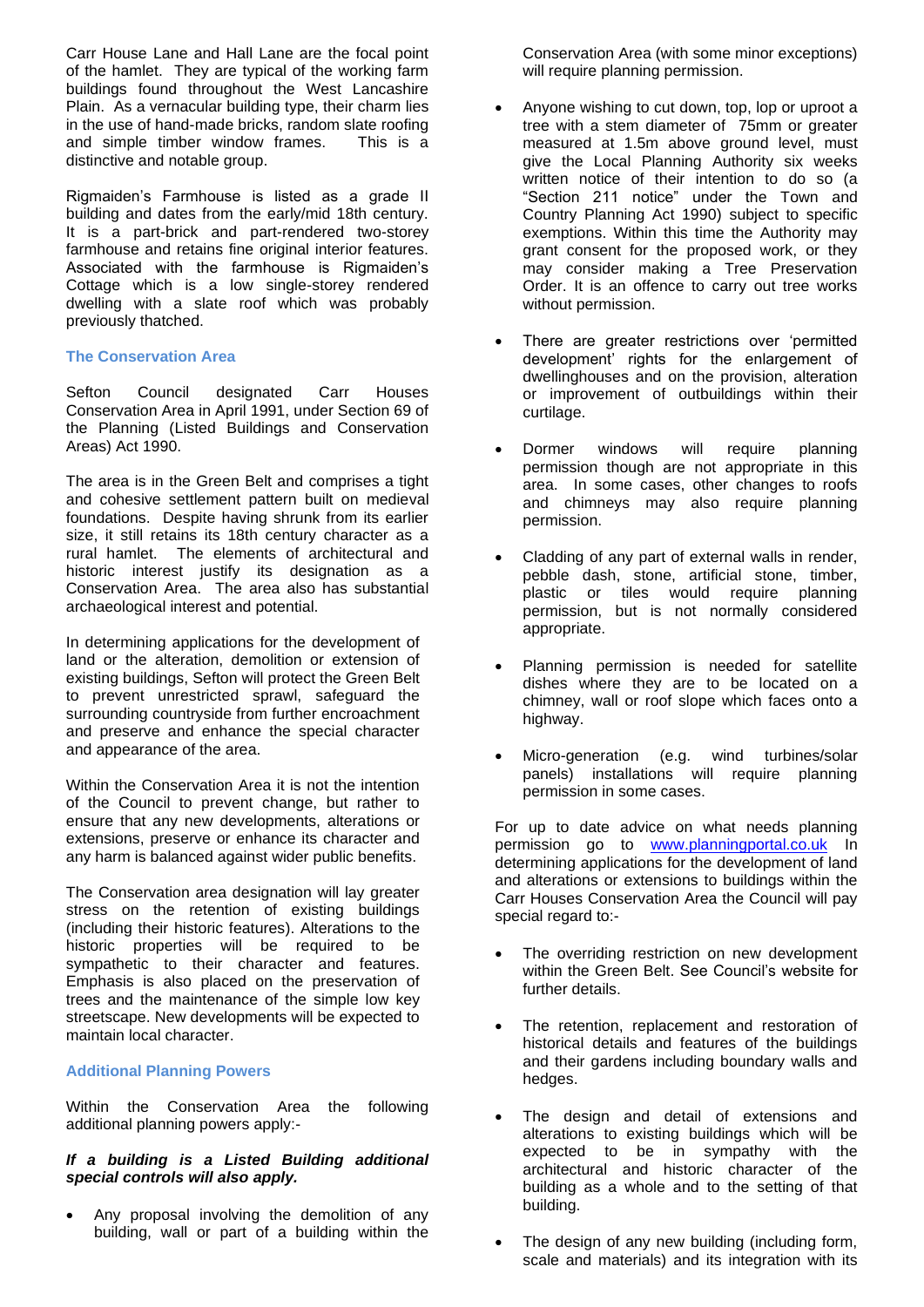immediate surroundings and the special architectural and visual qualities of the Conservation Area.

- The retention and preservation of existing trees and the provision of further appropriate landscaping.
- The retention and enhancement of views into and out of the area, within the area and the general character and appearance of the rural street scene and skyline.

# **Guidance Notes for planning applications and use of materials:**

# **Pre-Application Advice**

You can request advice from the Planning Services prior to submitting a formal application. In most cases we make a charge for this service. Forms are available on the Council's website.

# **Planning Applications**

A Heritage Statement will be needed to support your planning application, this should include an explanation of what the significance of the property is, and what impact the proposals have on that significance.

Outline applications will not usually be considered.

# **Demolition**

The demolition or redevelopment of any building of individual or group value will not be permitted unless the Local Planning Authority is satisfied that the building cannot be used for any suitable purpose and it is not important enough to merit the costs involved in its preservation. Any consent to demolish would normally be conditional on the building not being demolished before a contract is made to carry out redevelopment. This redevelopment must be of a high standard of design and already have planning permission.

# **New development on vacant sites**

Any new development should be conceived with the architectural character and scale of the area in mind. Early discussions with the Planning Department are recommended. The services of a qualified architect are strongly advised.

# **Conversion of existing buildings**

Where planning permission to convert buildings into new uses is sought particular attention will be paid to the impact on the character of the building and its



external appearance, and the layout of gardens and car parking areas.

Every effort should be made to minimise external alterations, such as fire escapes and new windows (including dormer windows). Where external changes are required it should be made to a nonprominent elevation. Alterations or extensions should use the same materials as used elsewhere on the building. Again, the services of a qualified architect are strongly recommended.

# **External alterations to existing buildings including extensions**

The following deals with some of the details of alterations and extensions to buildings.

# **Windows**

Although scale, proportion and sizes may vary, a combination of vertical sliding sash and horizontally sliding cottage windows and agricultural windows are typical of this area.

They should be retained and renovated where possible. If all or part of any window needs to be replaced it should match the original design. Care should be taken to ensure that 'reveals' are retained. This is important for practical (weather protection) as well as aesthetic reasons. If there is any doubt as to the original design of a window the Planning Department will be able to offer advice. If additional windows are essential, they should be restricted to the non-prominent elevations. Their size and proportion should match the original windows.

When repairing windows care must be taken to retain and restore details. Imitation leaded lights should always be avoided whilst aluminium and UPVC windows are likely to have different detailing and proportions to the existing and are likely to detract from the character of the building.

# **Dormer Windows**

Dormer windows are not a feature of the area therefore they are not normally acceptable especially on principal elevations.

# **Brickwork**

Brickwork should not be painted. Areas of brickwork requiring renewal should be replaced with matching or second hand bricks in the original bond. Materials and techniques for brick pointing should be compatible with existing construction. Samples can be prepared to obtain the correct match of colour. Pointing should match the existing work which is generally flush finish. Repointing with cement slurry, bagging or bag-rubbing is not appropriate.

The rendering of brickwork should be avoided for both visual and practical reasons. Limited repair to brickwork is usually cheaper and visually more acceptable.

Brick and stone features should be retained wherever possible. Cladding of brickwork in stone, artificial stone, pebble dash, render, timber, plastic